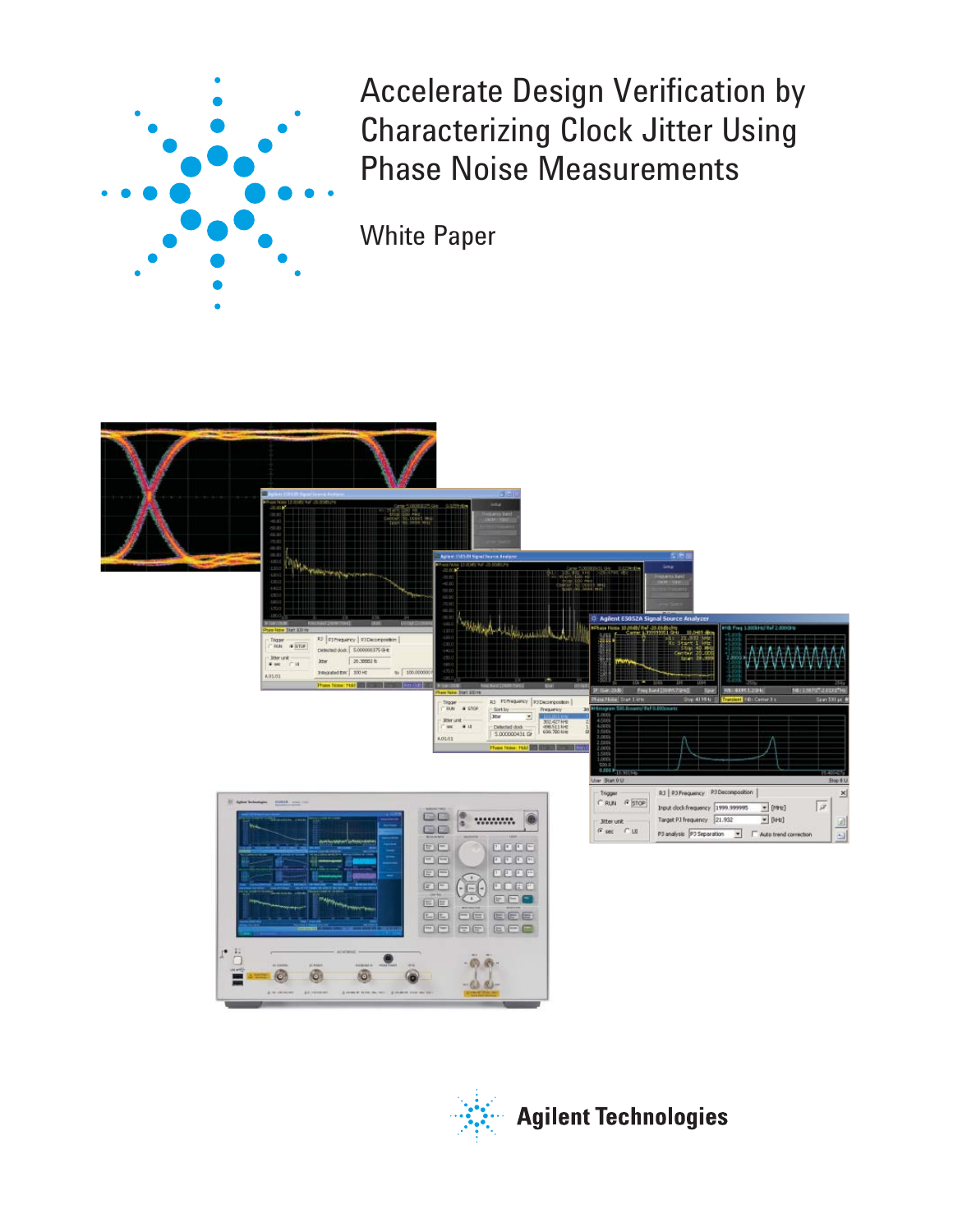### Introduction

Clock jitter analysis has become more necessary as data rates have increased. In high-speed serial data links clock jitter affects data jitter at the transmitter, in the transmission line, and at the receiver. Measurements of clock quality assurance have also evolved; now the emphasis is on directly relating clock performance to system performance in terms of the bit error ratio (BER).

This white paper reviews the role of the reference clock, the effect of clock jitter on data jitter, and discusses a new measurement technique using the Agilent E5001A precision clock jitter analysis application on the E5052B signal source analyzer (SSA). This new method of measurement delivers unprecedented measurement accuracy for ultra-low random jitter (RJ) measurements and real-time jitter spectrum analysis on both the RJ and periodic jitter (PJ) of components, enabling you to improve your design quality.

A real-time measurement capability of the new solution that speeds up your design verification process is also discussed.

Figure 1 shows the major components of a high-speed serial data link. The transmitter usually serializes a set of lower rate parallel signals into a serial data stream. The transmission channel through which the signal propagates is a combination of backplanes and cables. The receiver interprets incoming serial data, re-clocks it and, usually, de-serializes it back into a parallel data stream. In many high-speed serial communication systems, the reference clock is considered more of a constituent than a key player, but in high-speed serial data systems where system bit-rate can be in the multi-gigabit range, the reference clock becomes a key component. Typically the reference clock oscillates at a rate much lower than the data rate and is multiplied up in the transmitter. The transmitter uses the reference clock to define the timing of logic transitions in the serial data stream. The character of the reference clock is included in the data transmitted. At the receiver, two different things can happen. If the reference clock is not distributed, then the receiver recovers a clock from the data stream – using, for example, a phase locked loop (PLL) – and uses that clock to position the sampling point in time. If the reference clock is distributed, then the receiver uses both the data signal and the reference clock to position the sampling point.



*Figure 1. Role of the reference clock*

## The role of reference clocks in high-speed serial applications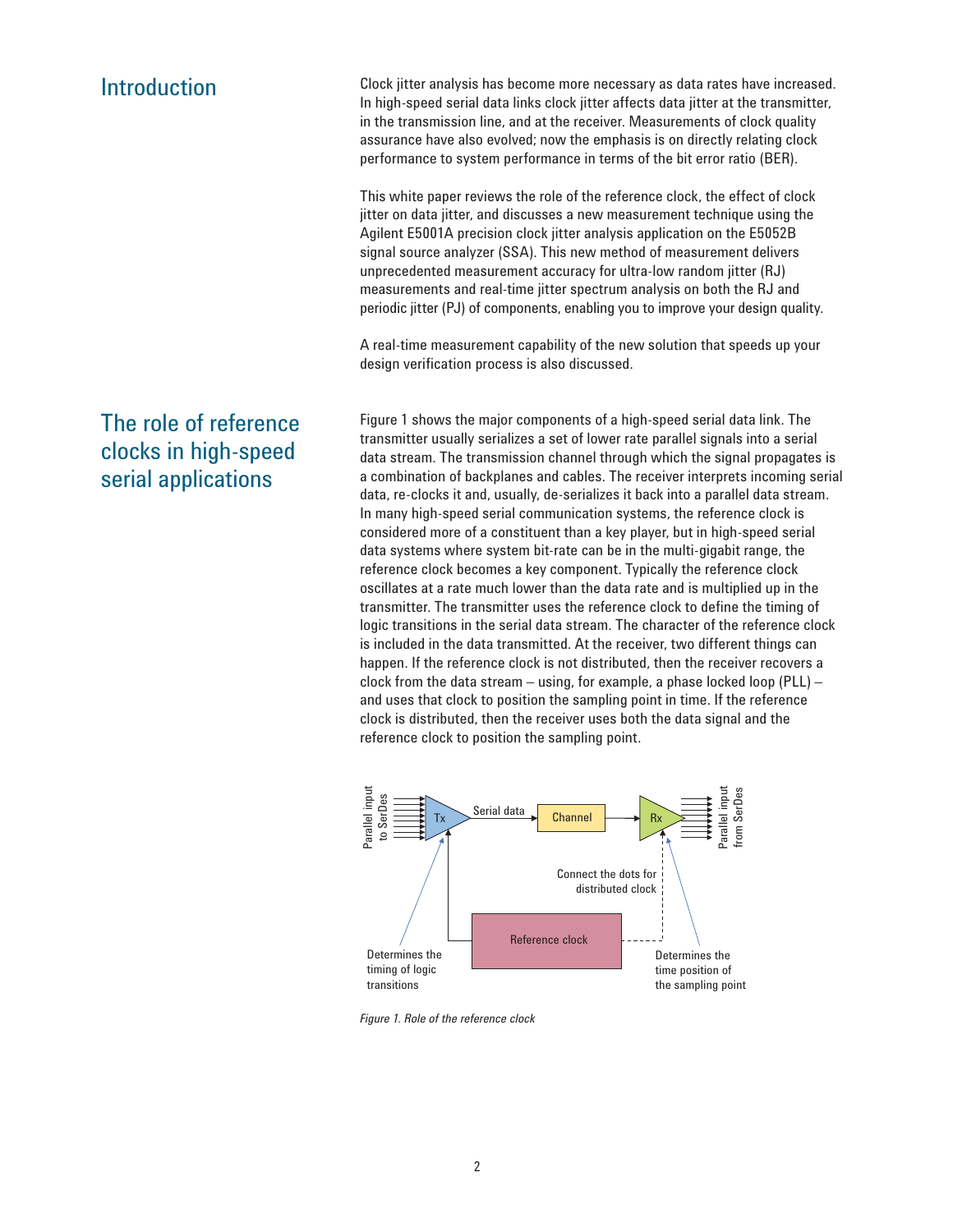## Effects of clock jitter on data jitter from the transmitter

The reference clock is the ultimate source of system timing. It provides the time base for the transmitter and, in both distributed and undistributed clock systems, the character of the reference clock is reproduced in the clock recovery circuit at the receiver. Now, we'll examine how the clock jitter is propagated in the transmitter of the system.

To define the timing of logic transitions, the transmitter must multiply the reference clock by an appropriate factor to get the data rate. For example, for a 100 MHz reference clock and a 5 Gb/s output signal, the transmitter would use a PLL to multiply the reference clock by a factor of fifty. The PLL multiplier both amplifies the jitter on the clock and introduces its own jitter, primarily RJ from the PLL voltage controlled oscillator (VCO). The effect of frequency multiplication by a factor of n is to multiply the phase noise power to the carrier ratio by  $n^2$ , so the jitter rate goes up fast.



*Figure 2. Effect of clock jitter on transmitter*

The PLL multiplier in the transmitter has a certain frequency response, typically a second order response as shown in Figure 3. The non-uniform frequency response raises an interesting question: What clock-jitter actually matters? If the PLL were perfect and had zero bandwidth, then it would filter out all the clock jitter and provide the transmitter with a jitter-free time-base. Of course, zero bandwidth means infinite lock time, so we have to compromise, but the narrower the PLL bandwidth, the less jitter from the reference clock makes it into the data. Determining whether or not a clock will function in a system at the desired BER requires careful testing of the jitter frequency spectrum.



*Figure 3. PLL frequency response*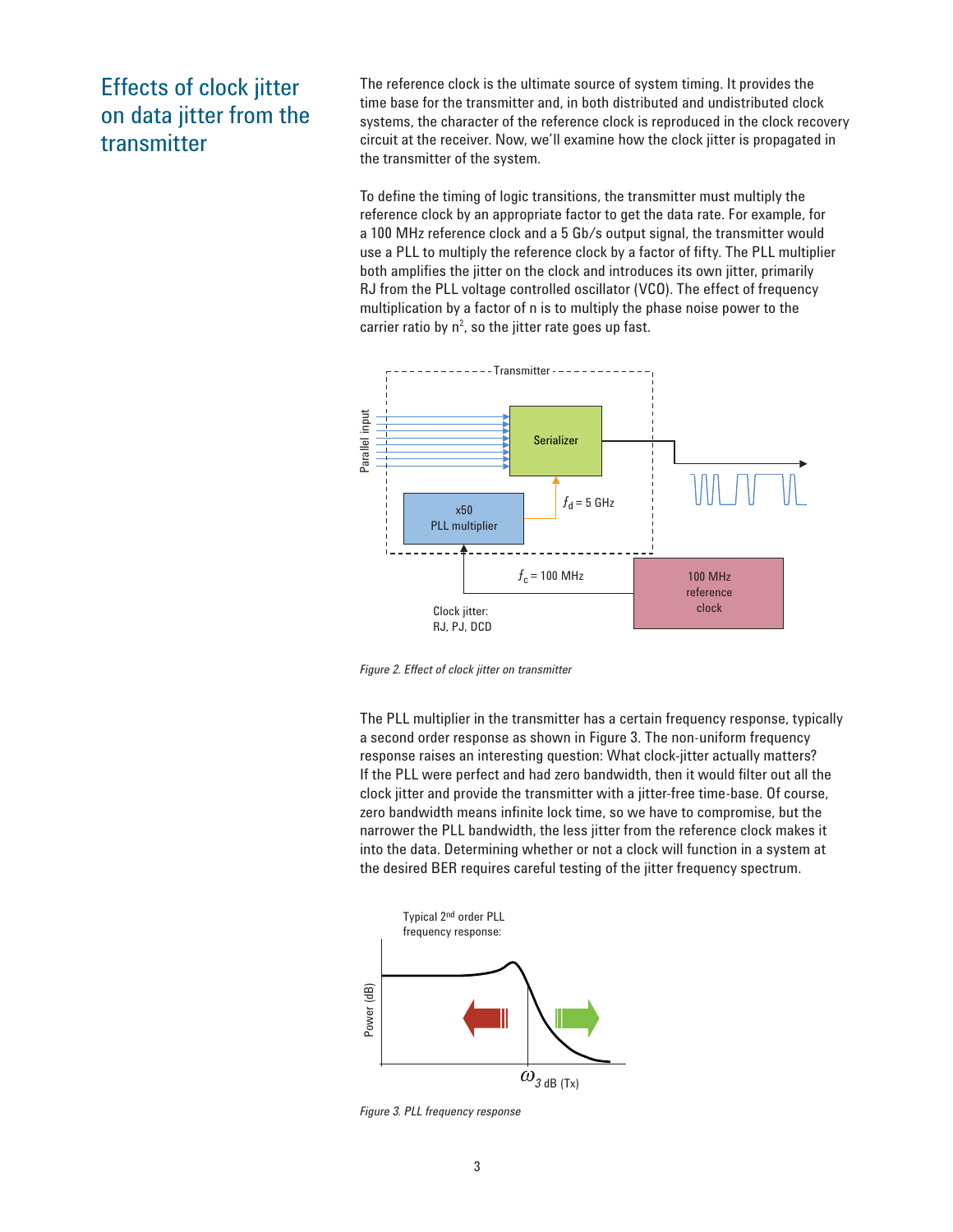## Jitter sources in the real world

If you look at a high-speed digital circuit in the real world, there are many jitter sources, as shown in Figure 4. As we reviewed previously, the clock signal is often distributed to multiple ICs and the clock frequency may be multiplied and/or divided. Even assuming that the reference clock coming from a crystal oscillator has low jitter, the output clock when multiplied or divided may be not clean due to the additive noise of ICs or interference from other devices.

One of the major contamination sources is the noise coming from switching power supply whose switching frequency is typically between 100 kHz and 1 MHz. The switching power supply noise may be injected into the clock signal line and it is observed as PJ, shown in the left bottom graph of Figure 4.

Other periodic jitter sources may be interferences from data or clock lines, or inter-modulation products that fall into the clock line. (See Figure 4.) As long as PJ components appear far away from the clock frequency, it is practically possible to insert a band-pass filter (or a low-pass filter) to suppress them. However, it is a problem when periodic jitter falls close to clock frequency because high-Q filters at high frequencies are not very available. Also, a clock divider can add broadband noise to the reference clock which could result in increased RJ of the output clock signal.

When diagnosing problems, you should characterize clock jitter on the physical layout of the circuit and/or under the operating conditions.



*Figure 4. Jitter sources in the real world*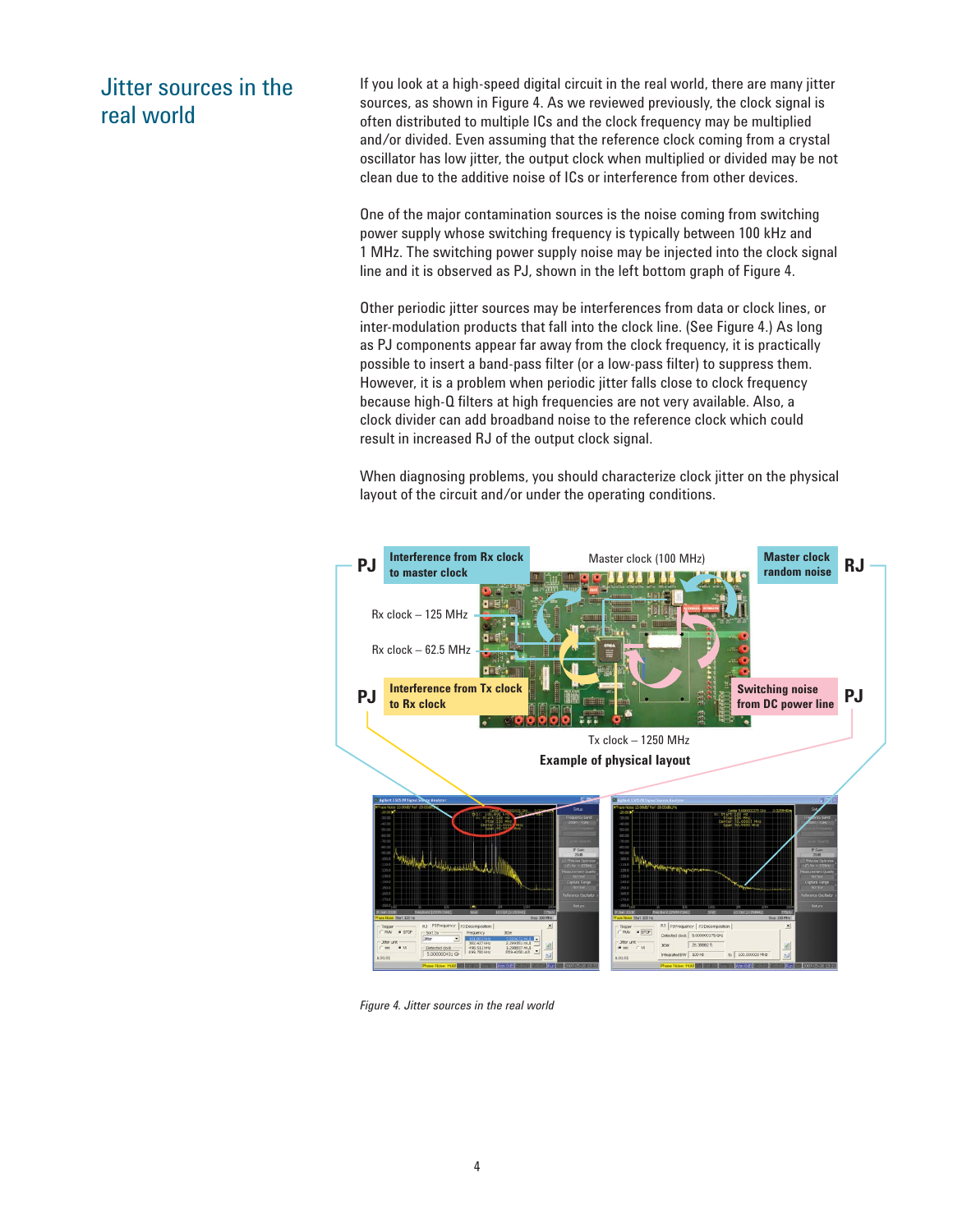## Characterizing clock jitter using the phase noise measurement technique

Thorough analysis of a clock signal requires femto second accuracy which can only be achieved using a phase noise measurement technique. Phase noise analysis provides two key measurements, phase spectral density, Sφ, (fφ), and phase noise,  $\varphi(t)$ , which harbor all the phase information of the clock up to the limit of the phase noise measurement bandwidth.

Two important goals can be achieved by analyzing RJ on a phase noise analyzer. First, by integrating the RJ spectrum, the width of the corresponding RJ Gaussian distribution is extracted within the bandwidth of interest. Second, the major causes of RJ can be isolated by analyzing the power-series behavior of Sφ, (fφ). (See Figure 5.)

PJ components are observed as spurs on the phase noise spectrum. Knowledge of the PJ components in frequency is a terrific help in diagnosing problems. Referring a PJ rms of each PJ component in frequency will also help you understand the contribution of each PJ component to the total clock jitter allowing you to determine what part of the total jitter has become a major PJ component and needs to be removed. (See Figure 6.)



*Figure 5. Analyzing RJ on a phase noise measurement*



*Figure 6. PJ components in frequency on a phase noise measurement*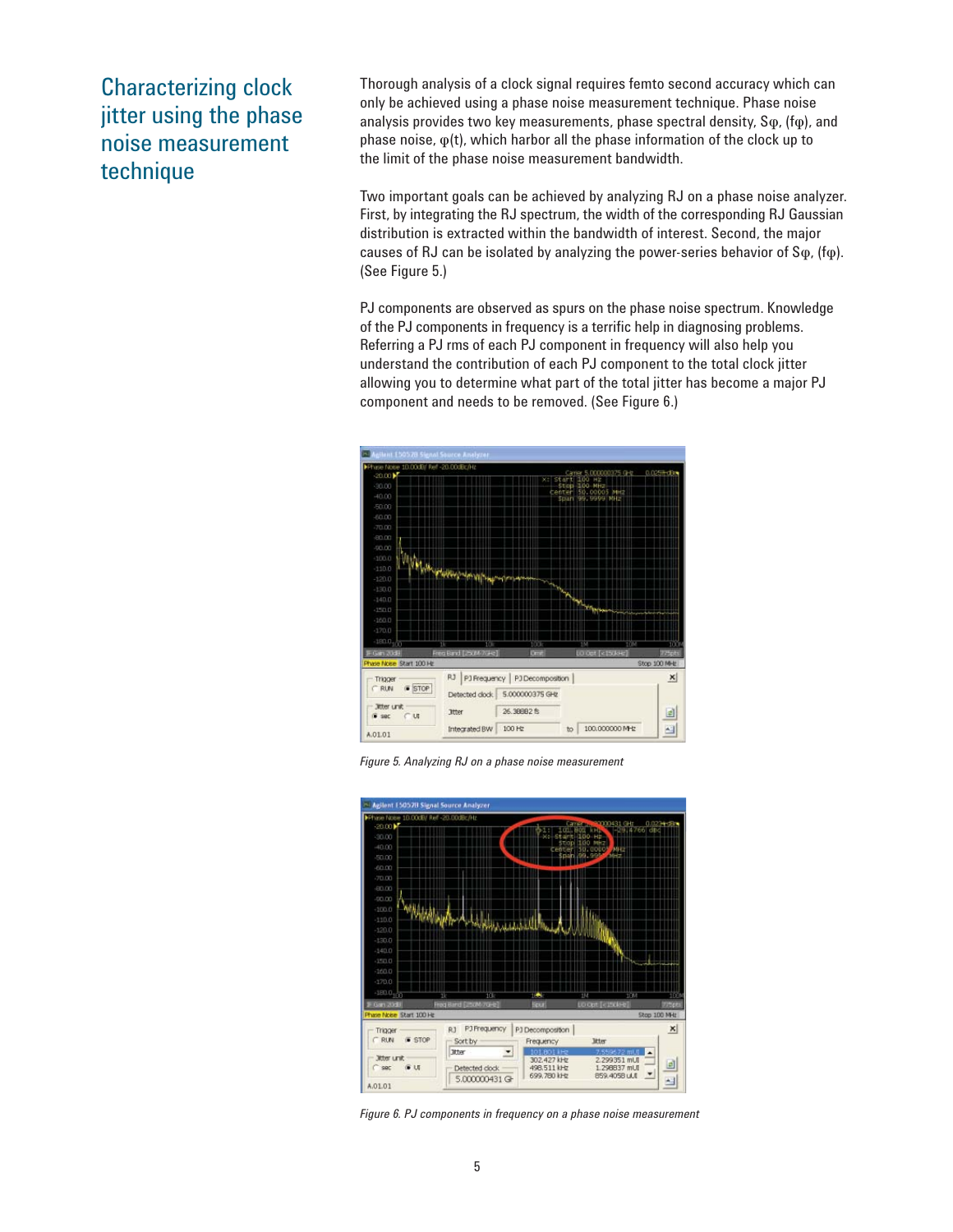Real-time jitter measurement using the advanced architecture of the E5052B SSA

Unlike the traditional jitter measurement paradigm, the E5052B SSA with the E5001A software offers real-time jitter analysis of phase-noise measurements. The instrument employs PLL using a reference source method. It automatically detects the clock frequency and tunes a built-in reference source to the clock frequency in just a few milliseconds, and then it measures the noise signal coming out of the phase detector while maintaining PLL. The noise signals are captured at 250 MSa/s with an analog-to-digital converter (ADC) enabling up to 100 MHz jitter bandwidth measurements, and real-time fast-Fourier transformation (FFT) for obtaining frequency domain data; this dramatically improves the speed of the measurement. For example, it takes only 0.3 second per measurement from 1 kHz to 100 MHz bandwidth.



*Figure 7. Advanced architecture of Agilent E5052B signal source analyzer*

## Unprecedented low jitter noise floor with cross-correlation technique

The E5052B jitter-measurement resolution and noise floor are exceptionally low, typically on the order of a few femto-seconds of RJ noise floor at a 10 Gbps rate. A typical high-performance (real-time or sampling) oscilloscope has a jitter noise-floor above one hundred femto-seconds due to the limited dynamic range of the ADC and the relatively large residual jitter of its internal reference time base. The E5052B has a quiet time base and maintains wide dynamic range by detecting phase noise at baseband where a large carrier signal is cancelled out. The E5052B SSA can extend the jitter measurement limit to below the residual jitter of its internal time base by using a unique cross-correlation technique between two independent internal measurement channels. (See Figure 7.) Using this cross-correlation technique, the E5052B achieves 100 to 1,000 times lower jitter noise floor compared to today's high performance oscilloscopes. (See Figure 8.)



Figure 8. Ultimate jitter noise floor with cross-correlation technique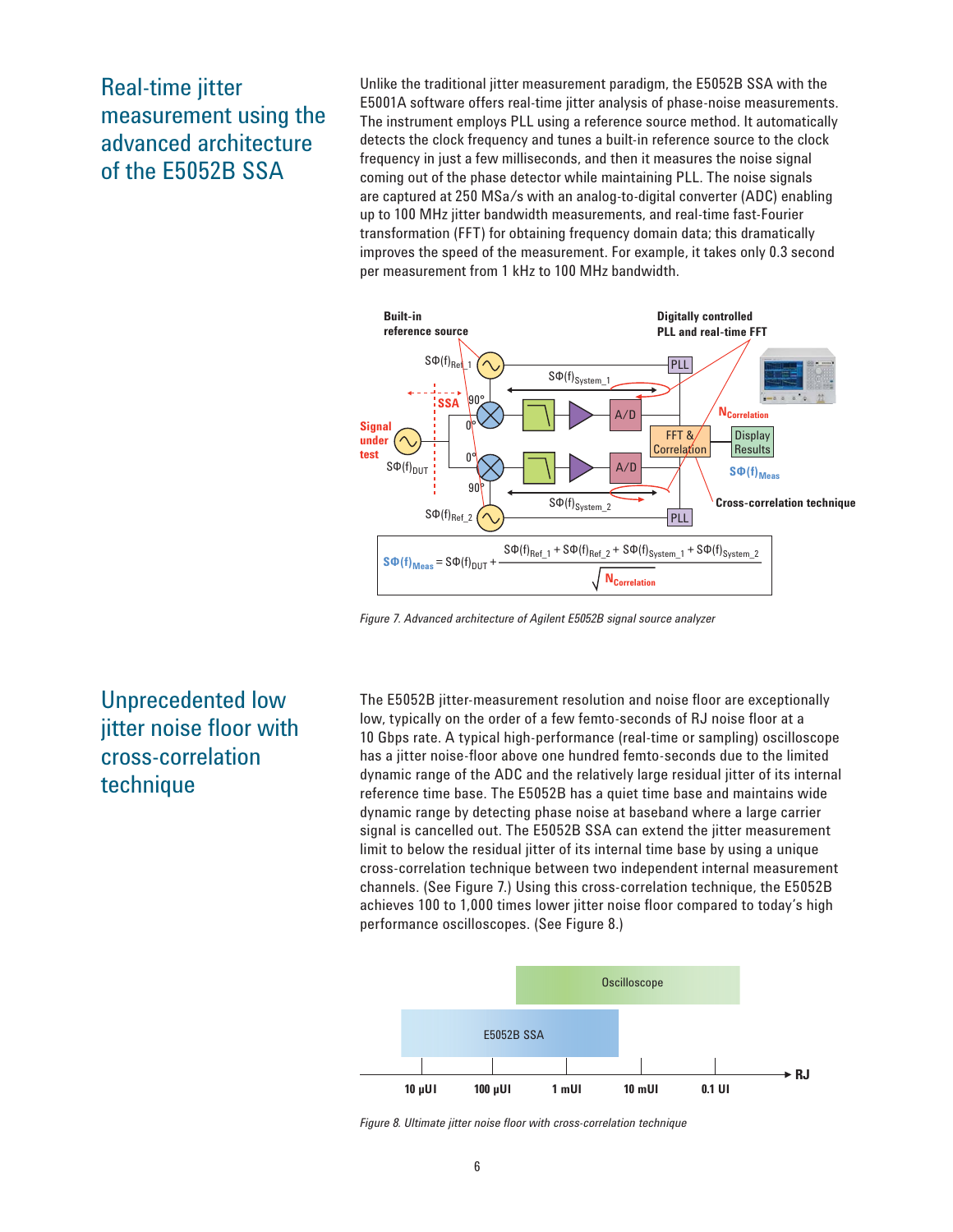### Emulate PLL response in real-time

Figure 9 shows an example of the effect of a PLL response function applied directly to the phase noise signal of a reference clock. You can see how different parts of the spectra are suppressed; this allows you to analyze the jitter transfer function relevant to the application. The E5052B's real-time jitter analysis of phase noise measurements speeds up your design process. Any PLL response functions can be imported to the E5052B SSA enabling you to emulate the jitter transfer function from device to device very easily and quickly.



*Figure 9. Emulation of the PLL response*

### **Summary**

For high-speed serial data applications the primary goal of clock-jitter analysis is to determine the effect that the jitter of the reference clock has on the bit error ratio of the system. The most accurate approach is to apply the transfer functions of the worst case transmitter (and receiver) for the application to the clock and measure the resulting clock RJ and PJ. E5001A precision clock jitter analysis software running on the E5052B SSA changes the traditional jitter measurement paradigm. It not only offers thorough analysis of your clock jitter with femto second resolution, but also improves ease-of-use and realtime jitter analysis helping you speed up the design verification process.